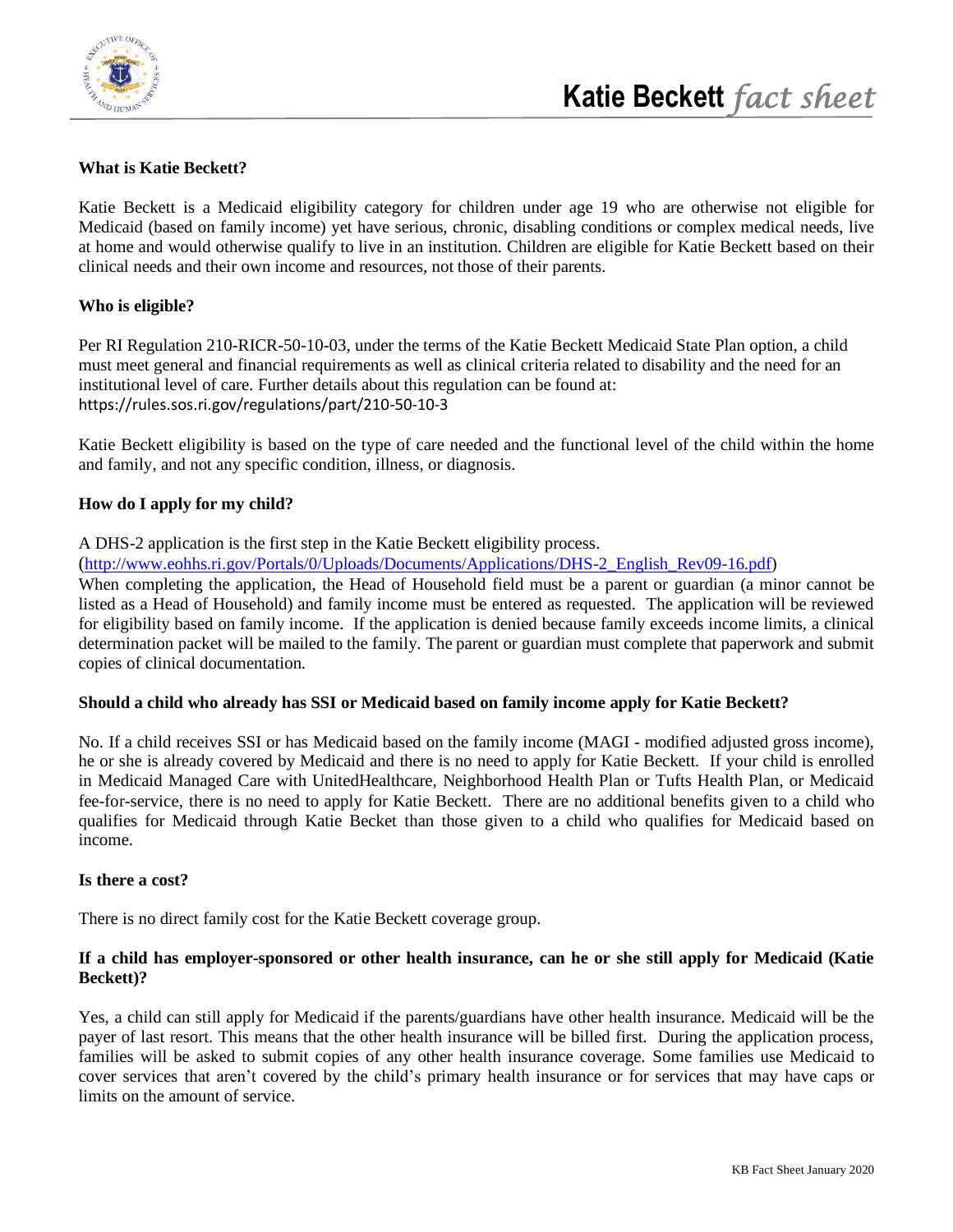## **How does the Executive Office of Health & Human Services (EOHHS) determine disability?**

Licensed professionals at EOHHS review the clinical information provided and make a disability determination using the Social Security Administration's criteria.

#### **What is meant by the Social Security Administration's 'disability' requirement?**

The Social Security Act requires that a child must have a physical or mental condition, or a combination of conditions, that result in "marked or severe functional limitations." This means that the condition(s) must very seriously limit the child's activities. Additionally, the child's condition(s) must have lasted, or be expected to last, at least 12 months or must be expected to result in death.

### **What is meant by 'institutional level of care'?**

"Institutional level of care" means a child needs a level of care that is normally provided in an acute care hospital (medical or psychiatric), nursing facility, or an Intermediate Care Facility.

### **How does EOHHS determine 'institutional level of care'?**

Licensed professionals review the clinical information provided to determine if a child requires an institutional level of care.

### **What clinical or medical information is required with a Katie Beckett clinical determination application?**

The child's provider must complete the Clinical Evaluation form. In addition, the parent or guardian is encouraged to provide copies of recent evaluations by medical and behavioral specialists, the Early Intervention Program (Individualized Family Service Plan-IFSP), Special Education (Individual Education Program-IEP), or other providers who have evaluated their child. Current medical, psychological, educational and other professional evaluations, treatment plans, and progress notes are used to determine if a child is disabled and meets an institutional level of care and should be included with your child's clinical packet. The review team may also request additional information from families.

### **Are there residency requirements in the RI Medicaid (Katie Beckett)?**

Yes. Both the custodial parent or guardian and the child must reside in Rhode Island.

#### **How long does the Katie Beckett application process take?**

EOHHS is required to make an eligibility decision within 90 days. Eligibility decisions can often be made more quickly when clinical information is received with the application or soon after.

#### **What happens when a child's application is approved for Katie Beckett?**

When a child's Katie Beckett application is approved, an approval notice will be mailed that indicates that the child was found eligible for Medicaid. The parents or guardian will receive a RI Medicaid ID card for their child.

#### **How does Katie Beckett differ from SSI?**

There are several differences between Katie Beckett and SSI.

- Even though both Katie Beckett and SSI use the same disability criteria, SSI does not require "level of care" eligibility criteria.
- For a child to be eligible for SSI, there are income and resources criteria for the family. With Katie Beckett, only the child's income and resources are considered in determining eligibility, not the parents. Katie Beckett income and resource limits are higher than those that are required for SSI.